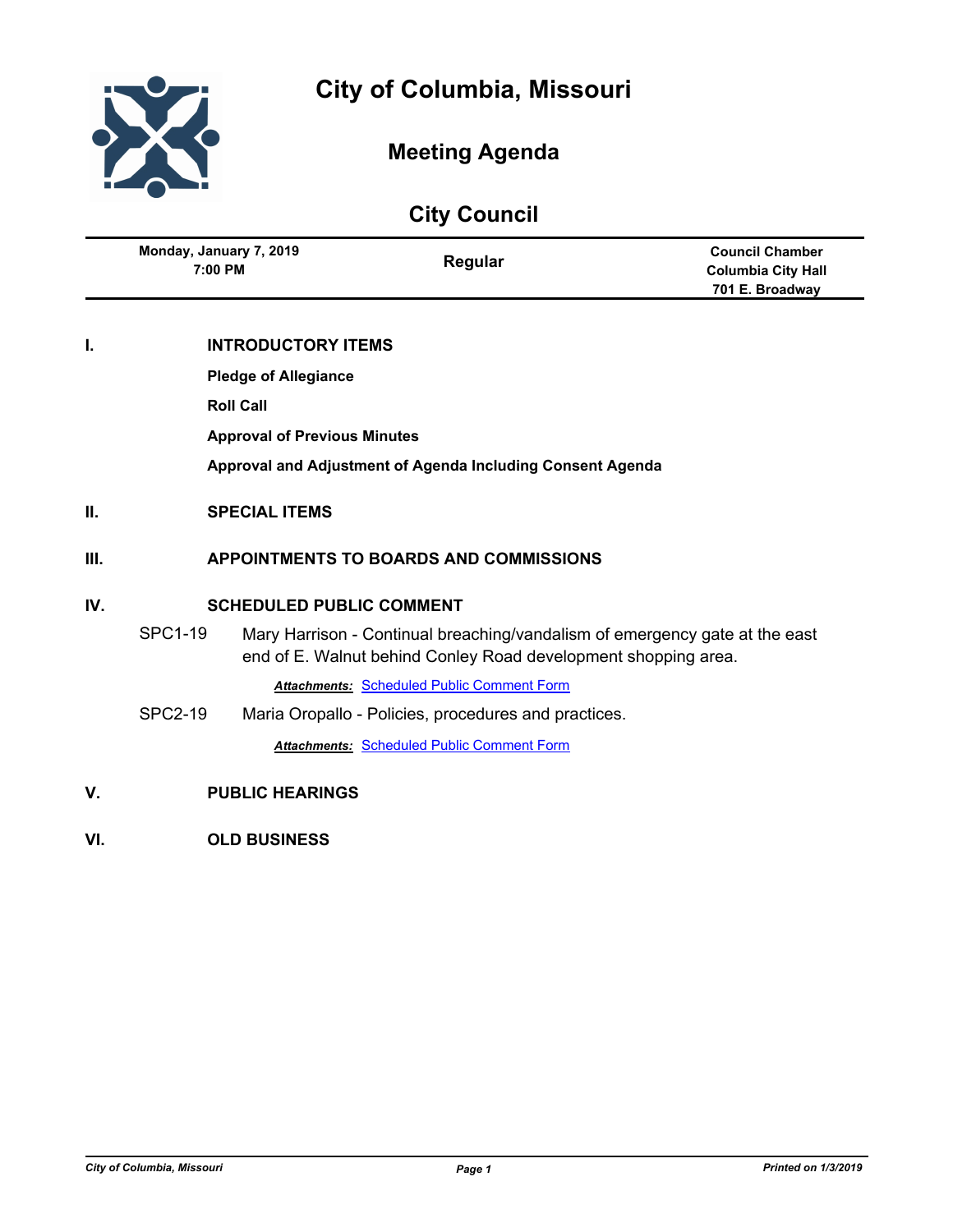#### **VII. CONSENT AGENDA**

B316-18 Approving the Final Major Replat of "Renaissance Meadows - Plat 3," located on the west side of McKee Street and north of Ria Street; approving a performance contract (Case No. 18-144).

[2nd Read & Vote/Mayor Memo] *Recommended Action:*

**Attachments: [Council Memo](http://gocolumbiamo.legistar.com/gateway.aspx?M=F&ID=ae5c235b-4c78-4ab7-bc67-159846f39dcd.docx)** [Staff Report to Planning and Zoning Commission](http://gocolumbiamo.legistar.com/gateway.aspx?M=F&ID=603789ad-9e46-44b9-9e5c-904d6bd3cc9d.docx) [Locator Maps](http://gocolumbiamo.legistar.com/gateway.aspx?M=F&ID=c2022cf8-72c1-49dc-9179-839c8ce3fefa.pdf) [Final Plat](http://gocolumbiamo.legistar.com/gateway.aspx?M=F&ID=92bef3a7-7b5b-479b-b091-1cec329373c3.pdf) [Previously Approved - Renaissance Meadows](http://gocolumbiamo.legistar.com/gateway.aspx?M=F&ID=83c9ee1f-b455-4d7c-b56f-fb768b729ef2.pdf) [Excerpts from Minutes](http://gocolumbiamo.legistar.com/gateway.aspx?M=F&ID=c332bb8b-2d26-4d16-ab0b-aa8f25c790cc.docx) **[Ordinance](http://gocolumbiamo.legistar.com/gateway.aspx?M=F&ID=78887bfe-73bf-4691-b2fd-0d8ac9c7a085.doc)** [Exhibit A to Ordinance](http://gocolumbiamo.legistar.com/gateway.aspx?M=F&ID=2257f681-f28e-4600-b1d3-404306954727.pdf)

B317-18 Authorizing an aviation project consultant agreement with Burns & McDonnell Engineering Company, Inc. for design services relating to the extension of Runway 2-20 at the Columbia Regional Airport; appropriating funds.

Recommended Action: [2nd Read & Vote/Mayor Memo]

**Attachments: [Council Memo](http://gocolumbiamo.legistar.com/gateway.aspx?M=F&ID=4a0db11b-86a6-41e1-8680-476120f28c69.docx)** 

**[Ordinance](http://gocolumbiamo.legistar.com/gateway.aspx?M=F&ID=f218cc4a-65c8-4382-87c1-077a67ad87af.doc)** 

**[Attachment A to Ordinance](http://gocolumbiamo.legistar.com/gateway.aspx?M=F&ID=33560845-fbde-4ca1-b7a8-3eea3ba30848.pdf)** 

B318-18 Authorizing a collaboration agreement with the National Wildlife Federation for the installation and maintenance of prairie vegetation to support the monarch butterfly population; appropriating funds.

**Recommended Action:** [2nd Read & Vote/Mayor Memo]

**Attachments: [Council Memo](http://gocolumbiamo.legistar.com/gateway.aspx?M=F&ID=48702252-3c61-4f5e-9e77-603a9c13ee5c.docx)** 

**[Ordinance](http://gocolumbiamo.legistar.com/gateway.aspx?M=F&ID=d4fbca71-5cf7-4a62-8cea-f2898fe95a72.doc)** 

**[Attachment A to Ordinance](http://gocolumbiamo.legistar.com/gateway.aspx?M=F&ID=607381b8-ede1-4844-92c8-06d9d1e95405.pdf)** 

B319-18 Authorizing a facility usage agreement with The Curators of the University of Missouri for the development and construction of a cross country course and associated amenities at the Gans Creek Recreation Area and authorizing the City Manager to negotiate and execute Naming Rights/Sponsorship Agreements related thereto.

[2nd Read & Vote/Mayor Memo] *Recommended Action:*

**Attachments: [Council Memo](http://gocolumbiamo.legistar.com/gateway.aspx?M=F&ID=10ef2f6b-a5d7-460f-95a1-868b97ab505a.docx) [Ordinance](http://gocolumbiamo.legistar.com/gateway.aspx?M=F&ID=bc9cee50-10bb-4b46-871a-fe3972e004ba.doc) [Attachment A to Ordinance](http://gocolumbiamo.legistar.com/gateway.aspx?M=F&ID=1ed403fc-2ec5-47d6-9148-c492367ddebb.pdf)** [Attachment B to Ordinance](http://gocolumbiamo.legistar.com/gateway.aspx?M=F&ID=cfe85eea-5779-4425-a94d-3da25184656d.doc)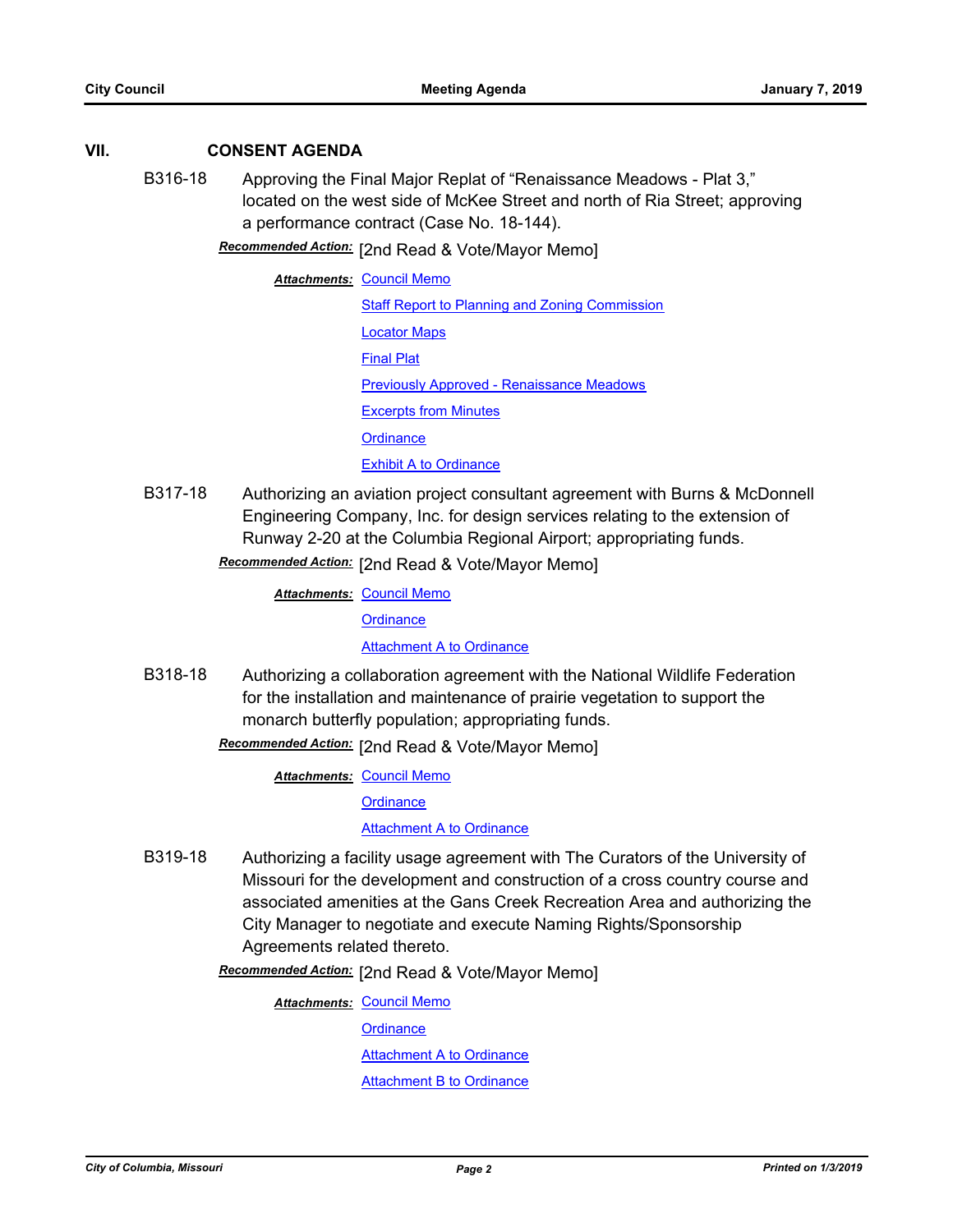B320-18 Amending Chapter 17 of the City Code to establish fees for the use of the cross country course and associated amenities at the Gans Creek Recreation Area.

Recommended Action: [2nd Read & Vote/Mayor Memo]

**Attachments: [Council Memo](http://gocolumbiamo.legistar.com/gateway.aspx?M=F&ID=942f667d-84f5-45c3-8bec-d5b46422fff2.docx)** 

[Proposed Cross Country Course Fees](http://gocolumbiamo.legistar.com/gateway.aspx?M=F&ID=4431b0f9-7f59-4c92-8108-a0b2e3fcb484.pdf)

**[Ordinance](http://gocolumbiamo.legistar.com/gateway.aspx?M=F&ID=8afec1ef-5e5f-4145-980c-92e4a6b58444.doc)** 

B321-18 Appropriating funds for engineering services relating to the Flat Branch Park expansion project.

**Recommended Action:** [2nd Read & Vote/Mayor Memo]

**Attachments: [Council Memo](http://gocolumbiamo.legistar.com/gateway.aspx?M=F&ID=d886fa74-e2bb-47ee-9b36-12c6e07b2d2a.docx)** 

**[Ordinance](http://gocolumbiamo.legistar.com/gateway.aspx?M=F&ID=2107515f-ebed-4799-a6c6-c7749a62a520.doc)** 

- B322-18 Authorizing an intergovernmental cooperative agreement with the County of Boone and The Curators of the University of Missouri for an aquatic macroinvertebrate data mining project as it relates to the Hinkson Creek collaborative adaptive management (CAM) implementation process; appropriating funds.
	- **Recommended Action:** [2nd Read & Vote/Mayor Memo]

**Attachments: [Council Memo](http://gocolumbiamo.legistar.com/gateway.aspx?M=F&ID=8453dc51-50fb-46b6-b604-dd239192dbcc.docx) [Ordinance](http://gocolumbiamo.legistar.com/gateway.aspx?M=F&ID=a471b22b-4b42-4142-ac5e-82023902ae68.doc)** 

[Attachment A to Ordinance](http://gocolumbiamo.legistar.com/gateway.aspx?M=F&ID=cd61d792-4c19-4874-b229-271764258166.pdf)

- B323-18 Accepting grant funds from the United States Food and Drug Administration/Association of Food and Drug Officials for the Boone County voluntary national retail food regulatory program standards project; appropriating funds.
	- Recommended Action: [2nd Read & Vote/Mayor Memo]

**Attachments: [Council Memo](http://gocolumbiamo.legistar.com/gateway.aspx?M=F&ID=b6a17d9a-3fd8-4a12-8250-80727648436a.docx)** [Letter from FDA/AFDO Relating to the Retail Standards Grant Program](http://gocolumbiamo.legistar.com/gateway.aspx?M=F&ID=ed8b57aa-46e2-4467-a4f5-a5024a9a1dd0.pdf) **[Ordinance](http://gocolumbiamo.legistar.com/gateway.aspx?M=F&ID=e5eed5ca-773a-4e7b-8a52-4a97590fda7f.doc)** 

B324-18 Accepting grant funds from the United States Food and Drug Administration/Association of Food and Drug Officials for employee training for conformance with the FDA Retail Food Program Standards; appropriating funds.

[2nd Read & Vote/Mayor Memo] *Recommended Action:*

**Attachments: [Council Memo](http://gocolumbiamo.legistar.com/gateway.aspx?M=F&ID=b34edcb9-8640-4d42-b0e9-a77912fb3eb0.docx)** [Letter from FDA/AFDO Relating to the Retail Standards Grant Program](http://gocolumbiamo.legistar.com/gateway.aspx?M=F&ID=1e7c16d4-a682-4fa1-8cc0-244e5eaa4972.pdf) **[Ordinance](http://gocolumbiamo.legistar.com/gateway.aspx?M=F&ID=190af84d-6c47-4ea6-925f-b5711764ef0e.doc)**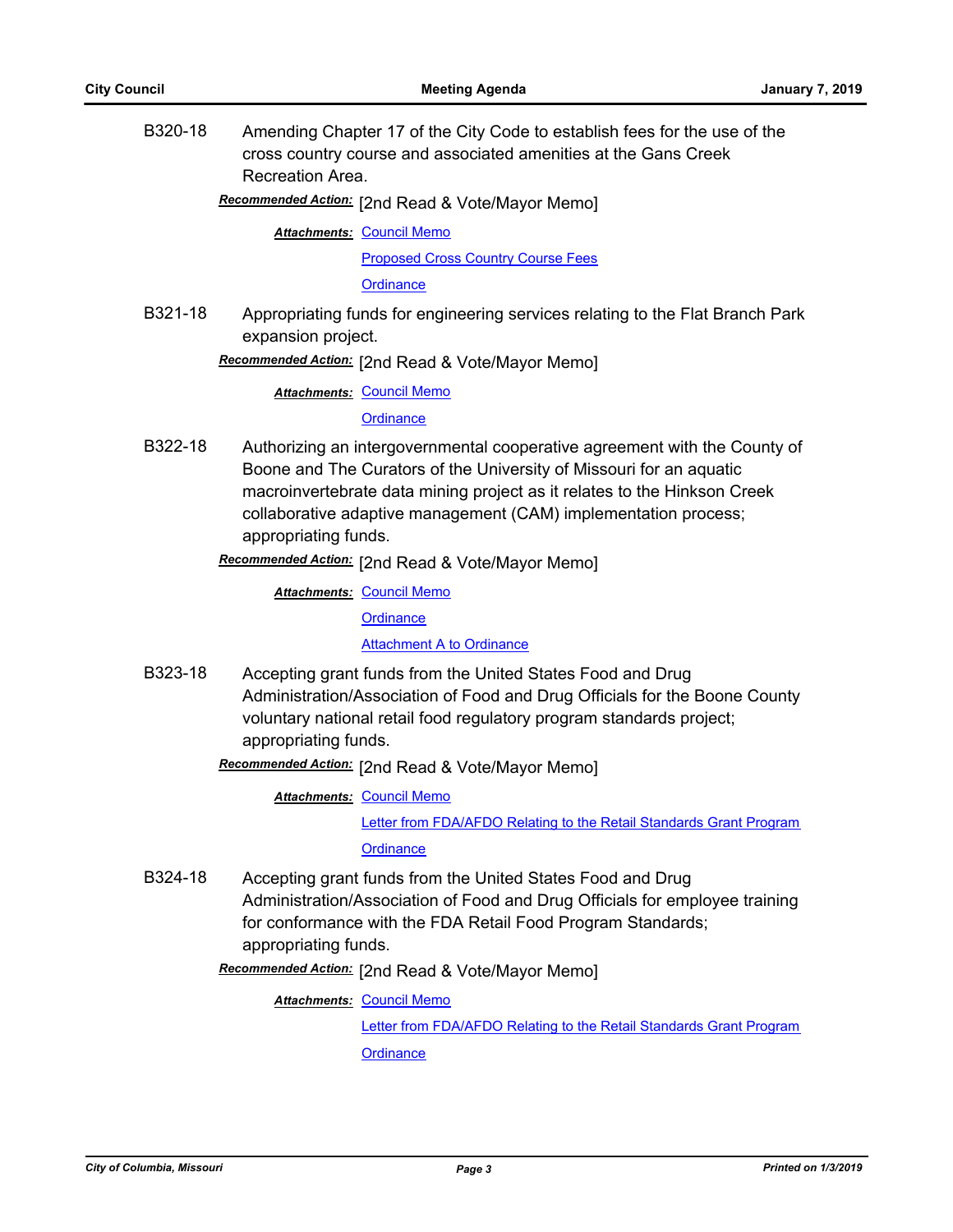B325-18 Appropriating funds for the purchase of a hot box asphalt trailer and street maintenance construction materials for the Public Works Department.

**Recommended Action:** [2nd Read & Vote/Mayor Memo]

**Attachments: [Council Memo](http://gocolumbiamo.legistar.com/gateway.aspx?M=F&ID=01526272-7faf-4df9-aaf4-d3674a20bb33.docx)** 

**[Ordinance](http://gocolumbiamo.legistar.com/gateway.aspx?M=F&ID=0fb09989-09f0-4565-b7e2-ebc49f30fa9f.doc)** 

B326-18 Authorizing an agreement with Boone County, Missouri for Live Well Boone County program services in 2019; appropriating funds.

**Recommended Action:** [2nd Read & Vote/Mayor Memo]

**Attachments: [Council Memo](http://gocolumbiamo.legistar.com/gateway.aspx?M=F&ID=e112339e-e61a-4919-97f1-33e2439a2f75.docx)** 

**[Ordinance](http://gocolumbiamo.legistar.com/gateway.aspx?M=F&ID=9518bdc7-84c8-40a9-a1de-754673ca5991.doc)** 

[Exhibit A to Ordinance](http://gocolumbiamo.legistar.com/gateway.aspx?M=F&ID=d2b915ed-6220-4c0f-b60c-55a98e31f4ab.pdf)

B327-18 Authorizing an agreement renewal with Boone County for the Teen Outreach Program (TOP) in 2019.

[2nd Read & Vote/Mayor Memo] *Recommended Action:*

**Attachments: [Council Memo](http://gocolumbiamo.legistar.com/gateway.aspx?M=F&ID=6359527d-e0cb-4b3f-ad79-2734efa4c5c6.docx)** 

**[Ordinance](http://gocolumbiamo.legistar.com/gateway.aspx?M=F&ID=d11f90b3-367a-4926-9b81-eccbe3527a5f.doc)** 

**[Exhibit A to Ordinance](http://gocolumbiamo.legistar.com/gateway.aspx?M=F&ID=cafbc96d-88d9-4484-865a-2ae629c5681b.pdf)** 

B328-18 Calling a municipal election for Council Member-at-large (Mayor) and Council Members for Wards 3 and 4.

Recommended Action: [2nd Read & Vote/Mayor Memo]

**Attachments: [Council Memo](http://gocolumbiamo.legistar.com/gateway.aspx?M=F&ID=ac976486-b8d0-4190-b742-e1b91c686e91.docx)** 

**[Ordinance](http://gocolumbiamo.legistar.com/gateway.aspx?M=F&ID=b450ad66-7e68-41fb-ae11-17b9bb50c49a.doc)** 

#### [Exhibit A to Ordinance](http://gocolumbiamo.legistar.com/gateway.aspx?M=F&ID=50fe5421-bcd3-4acd-ac3c-57a9e4913bc6.doc)

R1-19 Setting a public hearing: proposed construction of a traffic calming project on Rain Forest Parkway.

**Recommended Action:** [Read & Vote/Mayor Memo]

**Attachments: [Council Memo](http://gocolumbiamo.legistar.com/gateway.aspx?M=F&ID=07f4a83a-c498-4eda-a307-ce79b597a4cb.docx)** 

[Location Map](http://gocolumbiamo.legistar.com/gateway.aspx?M=F&ID=1cdb11c0-eb09-4117-9464-7166dad7f88a.pdf)

[Sign-in Sheet-May IP Meeting](http://gocolumbiamo.legistar.com/gateway.aspx?M=F&ID=10821a15-b7d9-4fc3-8cdd-a136cce1cfee.pdf)

[Comment Sheet-May IP Meeting](http://gocolumbiamo.legistar.com/gateway.aspx?M=F&ID=5114fb5b-6281-43d8-bf4a-99a2002100a2.pdf)

[Sign-in Sheet-September IP Meeting](http://gocolumbiamo.legistar.com/gateway.aspx?M=F&ID=a1602a4e-c7ad-40d8-8990-87f0c25c4264.pdf)

[Comment Sheet-September IP Meeting](http://gocolumbiamo.legistar.com/gateway.aspx?M=F&ID=165500c5-2b6d-4842-af43-ebbc2af2234c.pdf)

[Email Feedback](http://gocolumbiamo.legistar.com/gateway.aspx?M=F&ID=f373ed1d-a66f-470f-984c-f74166e91154.pdf)

**[Resolution](http://gocolumbiamo.legistar.com/gateway.aspx?M=F&ID=ab9ea853-d5c4-4604-b897-2c58d3105e38.doc)**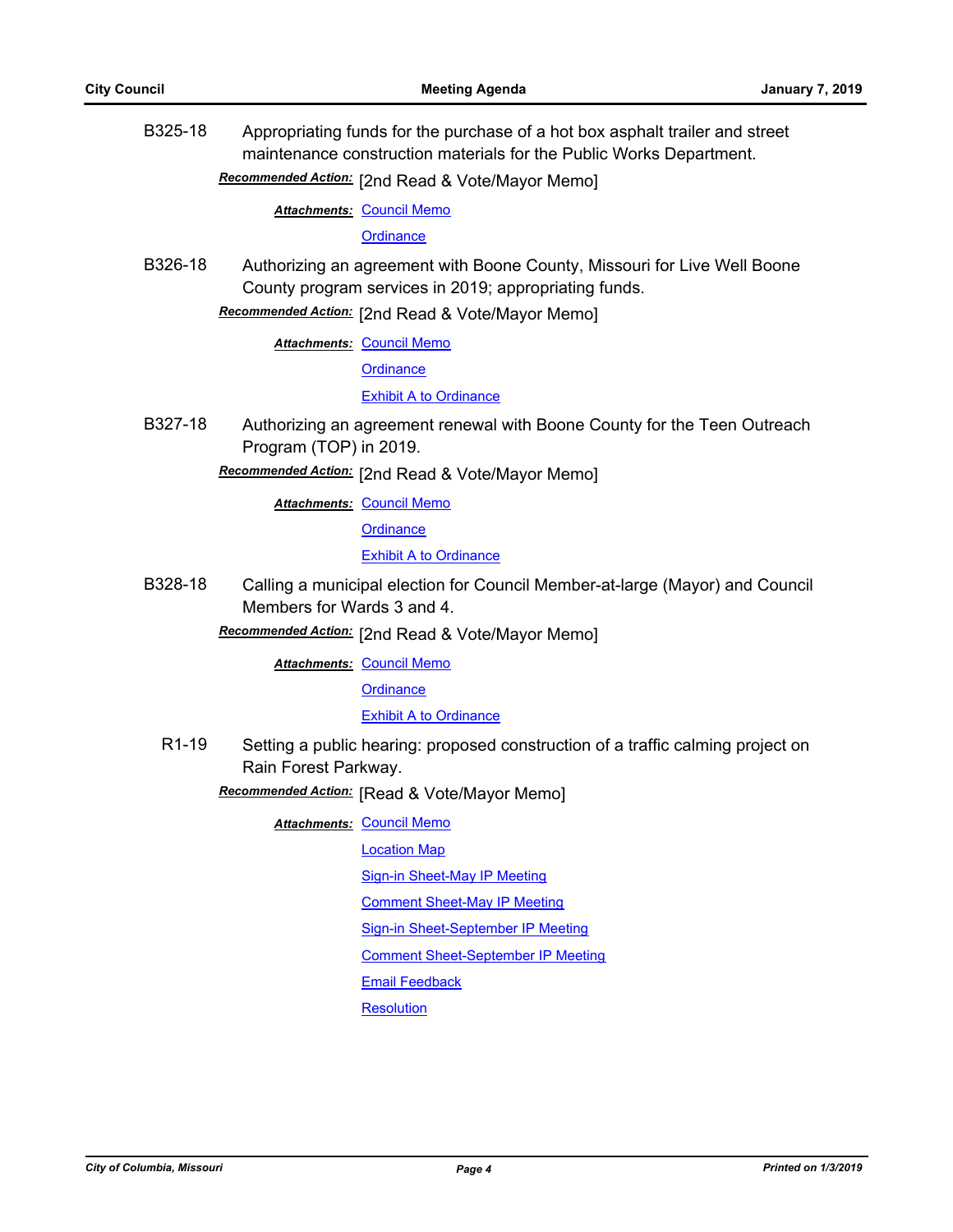R2-19 Setting a public hearing: voluntary annexation of the City-owned water treatment plant property located on the north side of Route K (6851 S. Route K) (Case No. 41-2019).

**Recommended Action:** [Read & Vote/Mayor Memo]

**Attachments: [Council Memo](http://gocolumbiamo.legistar.com/gateway.aspx?M=F&ID=c5115b20-c466-4d37-aea7-10e457b7e2c4.docx)** [Locator Maps](http://gocolumbiamo.legistar.com/gateway.aspx?M=F&ID=d40039d1-adc6-4396-ad2e-2d3e2cafc088.pdf) **[Resolution](http://gocolumbiamo.legistar.com/gateway.aspx?M=F&ID=deca43db-2de0-4952-8ae3-3b4a8715783a.doc)** 

R3-19 Authorizing Amendment 1 to the agreement with North East Community Action Corporation for the provision of Title X family planning services.

**Recommended Action:** [Read & Vote/Mayor Memo]

**Attachments: [Council Memo](http://gocolumbiamo.legistar.com/gateway.aspx?M=F&ID=786ef14c-f216-4a0e-9937-a6005daffed3.docx)** 

**[Resolution](http://gocolumbiamo.legistar.com/gateway.aspx?M=F&ID=0ab8ea3e-06fa-4471-8dee-0eecaf7b5bd5.doc)** 

#### **[Exhibit A to Resolution](http://gocolumbiamo.legistar.com/gateway.aspx?M=F&ID=9aef43e1-3f87-4dbc-9790-dadabf292f4d.pdf)**

R4-19 Authorizing an agreement for direct bill arrangement with Point Comfort Underwriters, Inc., the third-party administrator for the U.S. Committee for Refugees and Immigrants, for medical screening services.

**Recommended Action:** [Read & Vote/Mayor Memo]

**Attachments: [Council Memo](http://gocolumbiamo.legistar.com/gateway.aspx?M=F&ID=3dd153d9-a2b1-40df-b675-6ba04c01e6b8.docx)** 

**[Resolution](http://gocolumbiamo.legistar.com/gateway.aspx?M=F&ID=bee36521-dc86-46b0-aa1a-56663ef8e6bb.doc)** 

**[Attachment A to Resolution](http://gocolumbiamo.legistar.com/gateway.aspx?M=F&ID=80228998-ab92-4dee-9d23-98cc501e1f5b.pdf)** 

R5-19 Transferring funds from the Columbia Financial Enterprise Resource System (COFERS) software capital project to the Finance Department operating budget for FY 2017 non-capital expenditures.

**Recommended Action:** [Read & Vote/Mayor Memo]

**Attachments: [Council Memo](http://gocolumbiamo.legistar.com/gateway.aspx?M=F&ID=449759fb-d9a2-4936-99c6-b9e5d4b77d6a.docx)** 

**[Resolution](http://gocolumbiamo.legistar.com/gateway.aspx?M=F&ID=27f51aba-2498-4f5f-84c8-145b3cc5bc36.doc)** 

**VIII. NEW BUSINESS**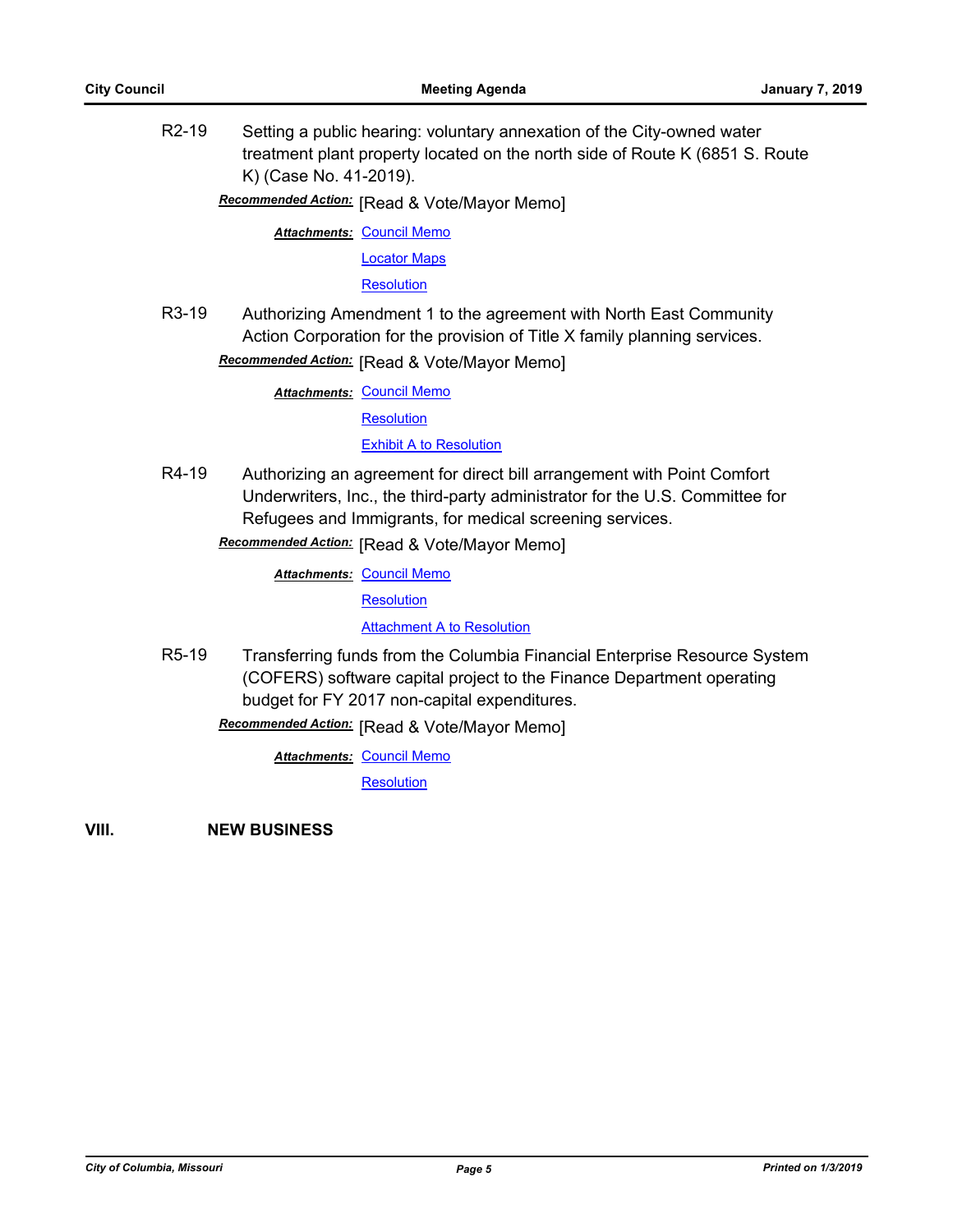#### **IX. INTRODUCTION AND FIRST READING**

B1-19 Approving a major amendment to the screening and landscaping plan along a portion of the southern boundary of the existing University Subaru (formerly University Chrysler) Planned Development Plan located south of I-70 Drive Southwest and Aspen Drive (1200 I-70 Drive SW) (Case No. 18-182). (Will require approval by 2/3 of Council when vote occurs at a future meeting.)

Recommended Action: [Intro & 1st Read/Mayor Memo]

|                                      | <b>Attachments: Council Memo</b>                      |  |
|--------------------------------------|-------------------------------------------------------|--|
|                                      | <b>Staff Report to Planning and Zoning Commission</b> |  |
|                                      | <b>Locator Maps</b>                                   |  |
| PD Plan Amendment (Landscape Buffer) |                                                       |  |
|                                      | Excerpts from Minutes (10-4-18)                       |  |
|                                      | Excerpts from Minutes (12-6-18)                       |  |
|                                      | Ordinance                                             |  |

B2-19**\*\*** Changing the uses allowed within Spring Creek - Phase 2 - C-P Development Plan located north of Vawter School Road and east of Scott Boulevard; approving a revised statement of intent (Case No. 26-2019).

Recommended Action: [Intro & 1st Read/Mayor Memo]

**Attachments: [Council Memo](http://gocolumbiamo.legistar.com/gateway.aspx?M=F&ID=6e516484-145a-4474-ace0-940b786af850.docx)** 

**[Staff Report to Planning and Zoning Commission](http://gocolumbiamo.legistar.com/gateway.aspx?M=F&ID=ae282dbc-b360-4f5a-8681-c87acb850eb5.docx)** [Locator Maps](http://gocolumbiamo.legistar.com/gateway.aspx?M=F&ID=76360d8f-b671-4e10-ae30-e1f4bccbd0e9.pdf) [Attachment to PZC Report-Spring Creek Phase II PD Plan](http://gocolumbiamo.legistar.com/gateway.aspx?M=F&ID=f0d87d0a-12d4-4505-805d-da0e38b0b312.pdf) [Excerpts from Minutes](http://gocolumbiamo.legistar.com/gateway.aspx?M=F&ID=7d320e2d-ae99-4e2c-9ed3-9e2574b420af.docx) **[Ordinance](http://gocolumbiamo.legistar.com/gateway.aspx?M=F&ID=4e29cf3d-b0aa-4a2c-a1f2-de8e650a5ae9.doc)** [Exhibit A to Ordinance](http://gocolumbiamo.legistar.com/gateway.aspx?M=F&ID=7fee9ce5-0fba-4109-85a4-2eb5447f7e2c.pdf)

- B3-19**\*** Approving the Final Plat of "Jefferson Middle School, Plat No. 1," located on the northeast corner of the Rogers Street and Fifth Street intersection (713 Rogers Street); granting a design adjustment relating to a reduced utility dedication (Case No. 05-2019).
	- Recommended Action: [Intro & 1st Read/Mayor Memo]

**Attachments: [Council Memo](http://gocolumbiamo.legistar.com/gateway.aspx?M=F&ID=79d1af86-d5ed-4325-9800-ec72157bd8a6.docx)** [Staff Report to the Planning and Zoning Commission](http://gocolumbiamo.legistar.com/gateway.aspx?M=F&ID=354c2357-b1dd-40d0-ab3d-1c321607ea8f.docx) [Locator Maps](http://gocolumbiamo.legistar.com/gateway.aspx?M=F&ID=ad918df6-2500-4cdd-9025-45dd09c99c6f.pdf) [Final Plat](http://gocolumbiamo.legistar.com/gateway.aspx?M=F&ID=40812f4f-2fe3-4643-9e8b-c94ef9d29016.pdf) [Attachment to PZC Report-Design Adjustment Request](http://gocolumbiamo.legistar.com/gateway.aspx?M=F&ID=f6fbdc18-198d-4a25-8d19-484353064aca.pdf) [Excerpts from Minutes](http://gocolumbiamo.legistar.com/gateway.aspx?M=F&ID=c1221601-b06b-42ee-8de2-c5df22572b1c.docx) **[Ordinance](http://gocolumbiamo.legistar.com/gateway.aspx?M=F&ID=2444ec49-3cb3-4893-b6e9-be44eb06f3f3.doc)**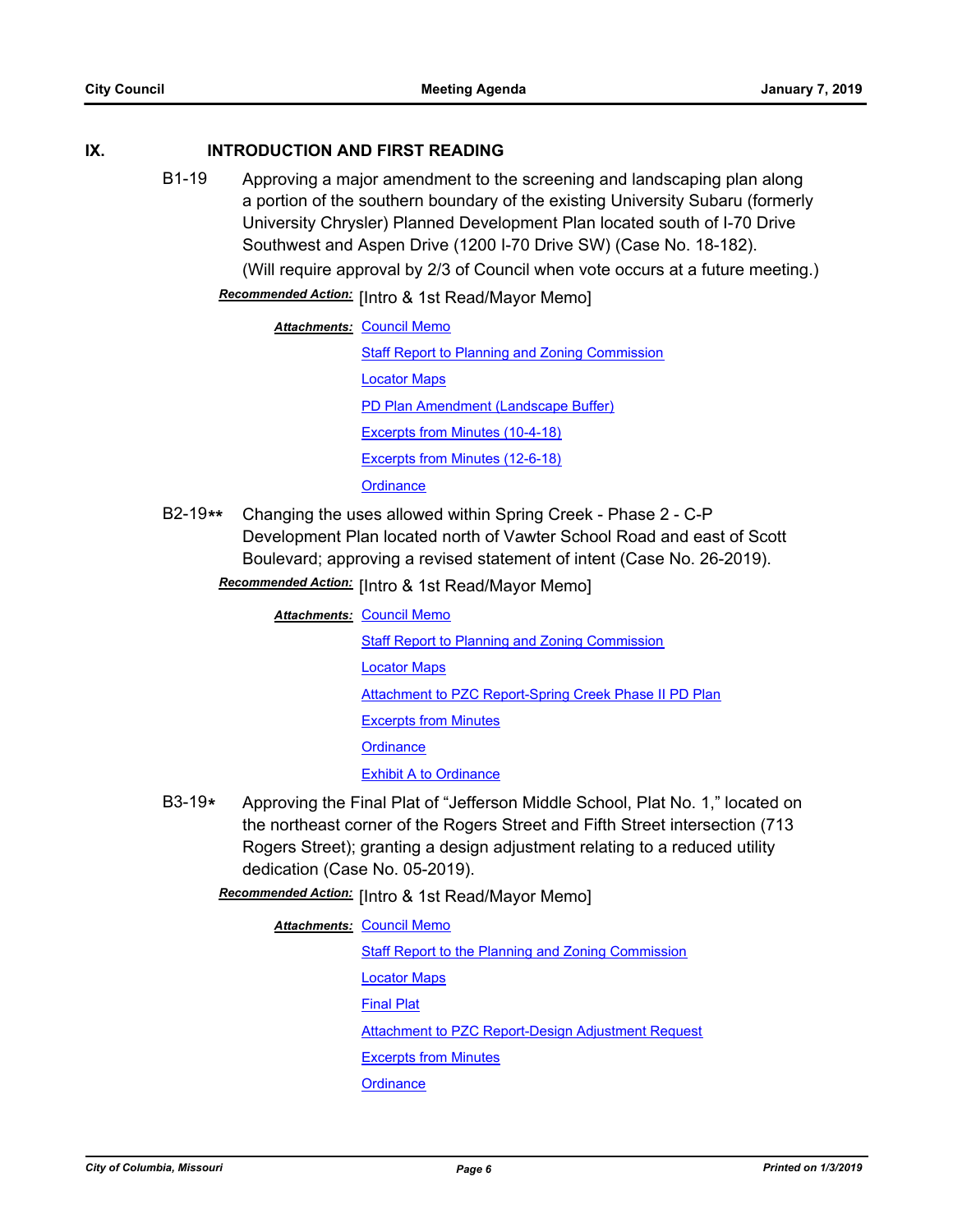B4-19**\*** Approving the Final Plat of "Paris Road Park Plat No. 1," located on the west side of Paris Road (4501 Paris Road); authorizing a performance contract; accepting a conveyance for tree preservation purposes (Case No. 8-2019).

**Recommended Action:** [Intro & 1st Read/Mayor Memo]

**Attachments: [Council Memo](http://gocolumbiamo.legistar.com/gateway.aspx?M=F&ID=772c8a58-67cd-49d5-9b75-56ce4c8d50c9.docx)** 

[Staff Report to Planning and Zoning Commission](http://gocolumbiamo.legistar.com/gateway.aspx?M=F&ID=5c5cc24d-ef4d-4847-a91e-3a773fb19e48.docx) [Locator Maps](http://gocolumbiamo.legistar.com/gateway.aspx?M=F&ID=4e43e19a-6c7f-4093-9ff0-17e1c51921f9.pdf) [Final Plat](http://gocolumbiamo.legistar.com/gateway.aspx?M=F&ID=cb2adc1f-b95b-4924-8d4f-ee395c52bb18.pdf) [Excerpts from Minutes](http://gocolumbiamo.legistar.com/gateway.aspx?M=F&ID=3ad7d457-f52d-40e3-9120-9c6a66feff40.docx) **[Ordinance](http://gocolumbiamo.legistar.com/gateway.aspx?M=F&ID=e271bd26-c830-41eb-8131-d91504929680.doc)** [Attachment A to Ordinance](http://gocolumbiamo.legistar.com/gateway.aspx?M=F&ID=5b9ce0ca-22ab-40c5-be84-be91854cdaa0.pdf) **[Attachment B to Ordinance](http://gocolumbiamo.legistar.com/gateway.aspx?M=F&ID=6e583260-f79b-4d6b-813d-ae2fe6e73725.pdf)** 

B5-19**\*** Approving the Final Plat of "Creeks Edge, Plat No. 5," located on the west side of Scott Boulevard and at the terminus of Stonington Drive; authorizing performance contracts (Case No. 22-2019).

**Recommended Action:** [Intro & 1st Read/Mayor Memo]

**Attachments: [Council Memo](http://gocolumbiamo.legistar.com/gateway.aspx?M=F&ID=5bd9870c-c77e-440c-b3a1-0662d92041ed.docx)** [Locator Maps](http://gocolumbiamo.legistar.com/gateway.aspx?M=F&ID=25787703-f49f-4d29-8a09-1e2bdf7eca85.pdf) [Final Plat](http://gocolumbiamo.legistar.com/gateway.aspx?M=F&ID=7468acec-e817-46c1-bac8-575a2e74edce.pdf) **[Previously Approved Creeks Edge Preliminary Plat](http://gocolumbiamo.legistar.com/gateway.aspx?M=F&ID=50ada26d-525c-466e-b6fe-9cb7fdbcf2bc.pdf) [Ordinance](http://gocolumbiamo.legistar.com/gateway.aspx?M=F&ID=9a6471e4-265b-4bc3-9ef4-f95e09cf0f4e.doc)** [Exhibit A to Ordinance](http://gocolumbiamo.legistar.com/gateway.aspx?M=F&ID=b015f69d-7eee-43ef-9ac2-484fa95ed12b.pdf) [Exhibit B to Ordinance](http://gocolumbiamo.legistar.com/gateway.aspx?M=F&ID=982724ec-dff9-4575-b96a-535615be0905.pdf)

B6-19**\*** Approving the Final Plat of "Copperstone Plat 7B," located on the east side of Copperstone Court (4602 and 4604 Copperstone Court) (Case No. 15-2019).

[Intro & 1st Read/Mayor Memo] *Recommended Action:*

**Attachments: [Council Memo](http://gocolumbiamo.legistar.com/gateway.aspx?M=F&ID=a7588e64-22b2-40b7-ac6b-1ffde5d6443e.docx)** 

[Locator Maps](http://gocolumbiamo.legistar.com/gateway.aspx?M=F&ID=cc1759a3-075e-4e49-bece-9792b98bd659.pdf)

[Final Plat](http://gocolumbiamo.legistar.com/gateway.aspx?M=F&ID=3588d54b-e646-496e-ad2b-cf49c1025ffb.pdf)

**[Ordinance](http://gocolumbiamo.legistar.com/gateway.aspx?M=F&ID=f6bf1a69-0712-4ffa-a7e2-7cd0021f9e20.doc)**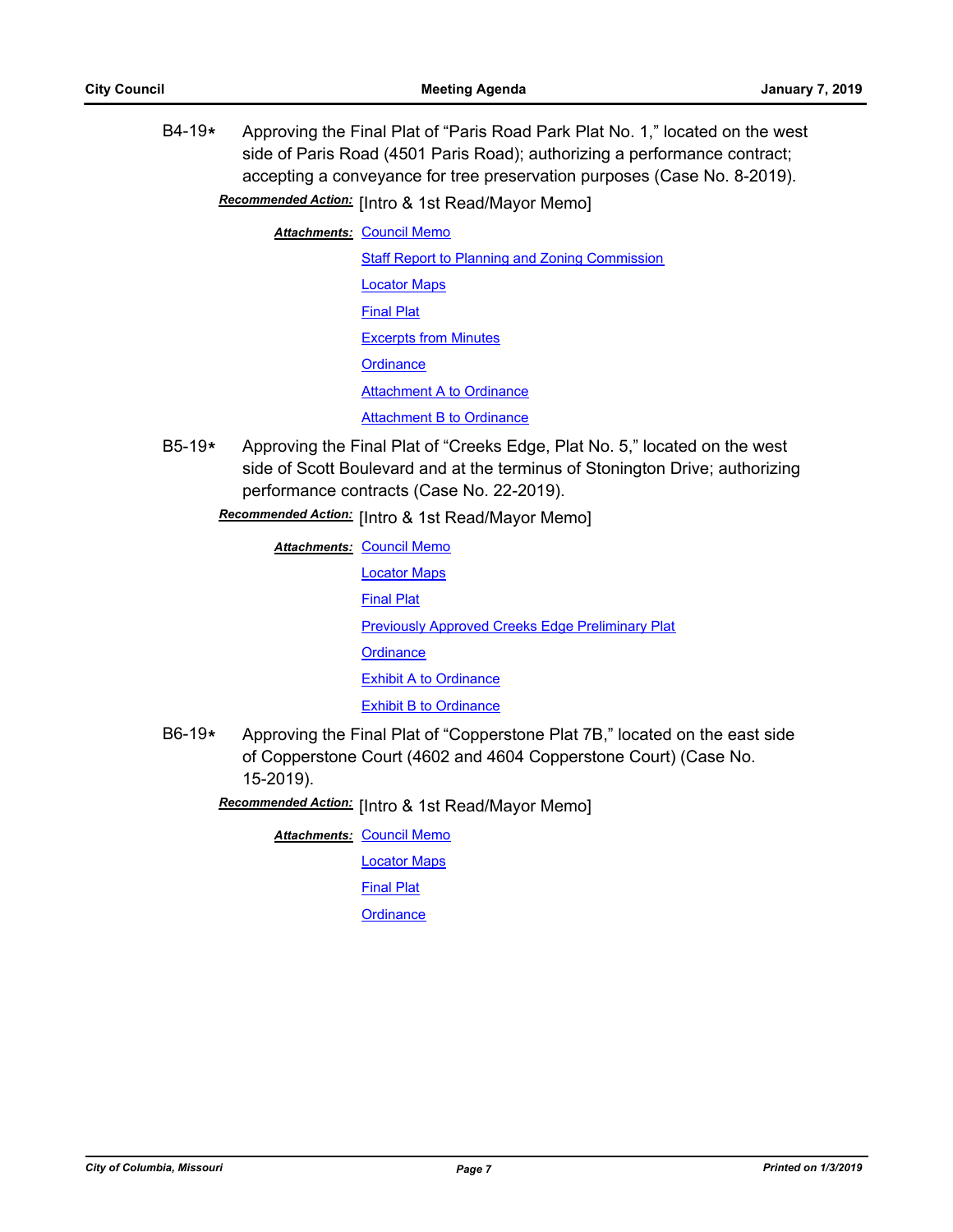B7-19**\*** Authorizing construction of sidewalks along portions of Lynn Street, Oak Street and Sexton Road; calling for bids through the Purchasing Division.

[Intro & 1st Read/Mayor Memo] *Recommended Action:*

**Attachments: [Council Memo](http://gocolumbiamo.legistar.com/gateway.aspx?M=F&ID=b15439d4-4f5b-4686-aa56-16a5b1bf2e3a.docx)** 

[Location Map](http://gocolumbiamo.legistar.com/gateway.aspx?M=F&ID=17b691f6-ca13-46e7-b482-26aa2980f24f.pdf)

[Easement Diagrams](http://gocolumbiamo.legistar.com/gateway.aspx?M=F&ID=9458872c-f6de-47c6-9109-18a9f8a30fad.pdf)

[ROW Plans](http://gocolumbiamo.legistar.com/gateway.aspx?M=F&ID=b57a70c9-5a84-41f7-91b8-15f9f81fd55e.pdf)

**[Ordinance](http://gocolumbiamo.legistar.com/gateway.aspx?M=F&ID=cec21da9-fa2e-448d-9291-710e9d0fd73a.doc)** 

B8-19**\*** Authorizing the acquisition of easements for construction of sidewalks along portions of Lynn Street, Oak Street and Sexton Road.

**Recommended Action:** [Intro & 1st Read/Mayor Memo]

**Attachments: [Council Memo](http://gocolumbiamo.legistar.com/gateway.aspx?M=F&ID=64f68a76-4877-412b-980b-18d1917a9f30.docx)** [Location Map](http://gocolumbiamo.legistar.com/gateway.aspx?M=F&ID=3ee0375a-9597-4f1c-8e76-3d5085c9d3f3.pdf) [Final Easement Diagrams](http://gocolumbiamo.legistar.com/gateway.aspx?M=F&ID=19a6303c-f747-4554-8119-124c9e6e8a55.pdf)

[ROW Plans](http://gocolumbiamo.legistar.com/gateway.aspx?M=F&ID=4d0469c6-a893-4f6b-82b0-e26302847f45.pdf)

**[Ordinance](http://gocolumbiamo.legistar.com/gateway.aspx?M=F&ID=6716b64d-9fa3-4aba-934c-67f32696bfd8.doc)** 

B9-19**\*** Amending Chapter 14 of the City Code to establish two-hour parking on the north side of Elm Street between Tenth Street and Hitt Street.

**Recommended Action:** [Intro & 1st Read/Mayor Memo]

**Attachments: [Council Memo](http://gocolumbiamo.legistar.com/gateway.aspx?M=F&ID=b2f607cf-d787-46df-9c76-3e476d1c093e.docx)** 

[Diagram](http://gocolumbiamo.legistar.com/gateway.aspx?M=F&ID=de18a891-f03b-4ffe-8c3e-3b5868e05896.pdf)

**[Ordinance](http://gocolumbiamo.legistar.com/gateway.aspx?M=F&ID=08dcb379-ecd2-4595-b697-11d5fd22a42d.doc)** 

B10-19**\*** Amending Chapter 14 of the City Code to change the speed limit on a portion of Stewart Road, between West Boulevard and Providence Road.

Recommended Action: [Intro & 1st Read/Mayor Memo]

**Attachments: [Council Memo](http://gocolumbiamo.legistar.com/gateway.aspx?M=F&ID=869e13b9-b1c8-4f81-a4f5-18a8387eee8d.docx)** [Location Map](http://gocolumbiamo.legistar.com/gateway.aspx?M=F&ID=3058e915-a98c-4302-9b28-25e7875969e4.pdf)

**[Ordinance](http://gocolumbiamo.legistar.com/gateway.aspx?M=F&ID=35f3d71d-2fbf-42dd-a81c-a8c8420270c6.doc)**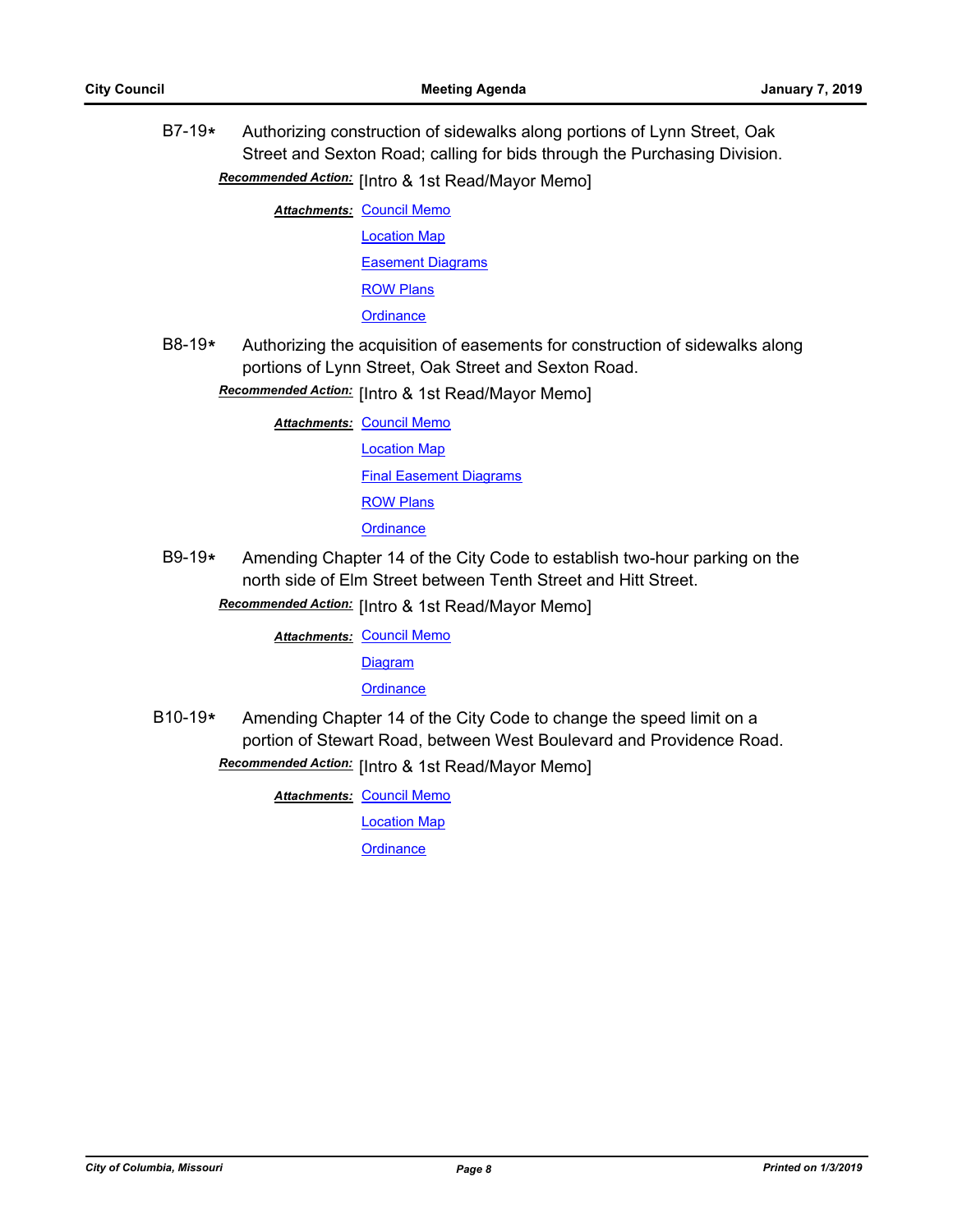B11-19 Amending Chapter 27 of the City Code as it relates to water rates. Recommended Action: [Intro & 1st Read/Mayor Memo]

**Attachments: [Council Memo](http://gocolumbiamo.legistar.com/gateway.aspx?M=F&ID=908ee5f2-b446-4674-b4f1-24945392a5d0.docx)** 

[Comprehensive Water Cost of Services Study-Final Report](http://gocolumbiamo.legistar.com/gateway.aspx?M=F&ID=68c899a3-d371-43a9-a00e-790aedfd78bf.pdf)

[Addendum to Comprehensive Water Cost of Service Study](http://gocolumbiamo.legistar.com/gateway.aspx?M=F&ID=b2a0b2f6-0284-4929-a853-1ef95e4fa261.pdf)

[Water Rate Information](http://gocolumbiamo.legistar.com/gateway.aspx?M=F&ID=f3cc5aad-3e39-4360-86fc-0788a729f6c5.pdf)

[Customer Water Rate Questions](http://gocolumbiamo.legistar.com/gateway.aspx?M=F&ID=a1ad627f-3e40-4492-8c78-4deecb2f1db4.pdf)

[Survey Responses](http://gocolumbiamo.legistar.com/gateway.aspx?M=F&ID=b857d1e0-0403-459d-ab40-7031fbfa71fd.pdf)

[Water & Light Advisory Board Minutes from 12-5-2018 \(Draft\)](http://gocolumbiamo.legistar.com/gateway.aspx?M=F&ID=07896d7c-3fbf-4636-885a-99111a5c1dbb.pdf)

[Water Rate - Time Line 5](http://gocolumbiamo.legistar.com/gateway.aspx?M=F&ID=c3df4bba-c302-4a88-9ea9-12d65adc55a2.pdf)

[Water Rate Impacts - Debt Service](http://gocolumbiamo.legistar.com/gateway.aspx?M=F&ID=e41cd3ea-4615-4770-ba7e-56ce7bb956cf.pdf)

[Water Rate Impacts - Debt Service & O&M](http://gocolumbiamo.legistar.com/gateway.aspx?M=F&ID=f1c4e2a3-96c1-4846-92e5-0600eebbf283.pdf)

**[Ordinance](http://gocolumbiamo.legistar.com/gateway.aspx?M=F&ID=8f2768ac-9746-4af0-a413-f9b390ece0a6.doc)** 

B12-19 Authorizing a storage lease agreement with Ishams Ordinary, LLC for the use of a City-owned storage building on Columbia Terminal Railroad (COLT) right-of-way near Fay Street.

Recommended Action: [Intro & 1st Read/Mayor Memo]

**Attachments: [Council Memo](http://gocolumbiamo.legistar.com/gateway.aspx?M=F&ID=c2c50d1d-133b-450a-a33b-0ab6c770dbb0.docx)** 

**[Ordinance](http://gocolumbiamo.legistar.com/gateway.aspx?M=F&ID=f44f038c-d304-4748-b20e-bf887d88ba34.doc)** 

[Attachment A to Ordinance](http://gocolumbiamo.legistar.com/gateway.aspx?M=F&ID=9f015ae0-198a-4322-8b2e-99e5e027a7c0.pdf)

B13-19**\*** Authorizing a contract of obligation with the Missouri Department of Natural Resources to satisfy financial assurance requirements for proper closure and post-closure care with respect to a permit for operation of a solid waste disposal area.

Recommended Action: [Intro & 1st Read/Mayor Memo]

**Attachments: [Council Memo](http://gocolumbiamo.legistar.com/gateway.aspx?M=F&ID=77f6f6c1-6b0d-4b05-a2cf-a0cbc85a4672.docx)** 

[Correspondence from MDNR](http://gocolumbiamo.legistar.com/gateway.aspx?M=F&ID=4ad072f4-ff1b-4493-9191-fd77898e650b.pdf)

**[Ordinance](http://gocolumbiamo.legistar.com/gateway.aspx?M=F&ID=29ed1d65-46e0-4f71-8acf-9f418d133acc.doc)** 

[Exhibit A to Ordinance](http://gocolumbiamo.legistar.com/gateway.aspx?M=F&ID=3e51c406-1132-404f-be34-acd048608027.doc)

B14-19**\*** Accepting conveyances for sewer and temporary construction purposes; accepting Stormwater Management/BMP Facilities Covenants.

**Recommended Action:** [Intro & 1st Read/Mayor Memo]

**Attachments: [Council Memo](http://gocolumbiamo.legistar.com/gateway.aspx?M=F&ID=dfefd781-884d-4d01-bb99-b3edded4b03d.docx)** 

**[Ordinance](http://gocolumbiamo.legistar.com/gateway.aspx?M=F&ID=824f0689-bd6c-4eba-8b6b-7cbfe66382b4.doc)**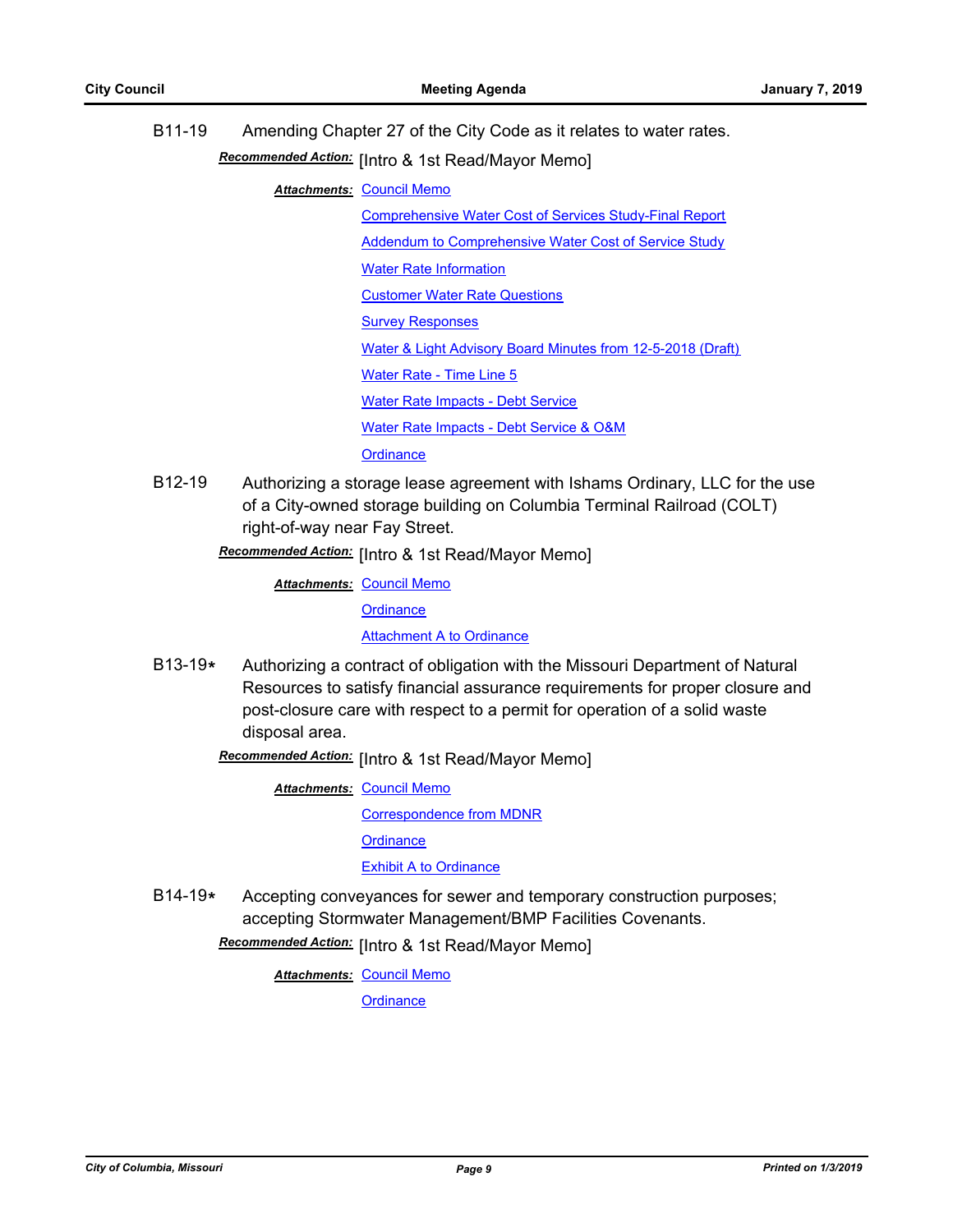B15-19 Appropriating and transferring funds to the Mayor's Task Force on Bicentennial Celebration Planning for the 2021 Columbia Bicentennial planning efforts.

Recommended Action: [Intro & 1st Read/Mayor Memo]

**Attachments: [Council Memo](http://gocolumbiamo.legistar.com/gateway.aspx?M=F&ID=6ea8e0fc-5293-4fab-9997-586d53731ded.docx)** 

**[Ordinance](http://gocolumbiamo.legistar.com/gateway.aspx?M=F&ID=186b7b56-9852-44ee-a10e-3fc6671a3a9f.doc)** 

B16-19**\*** Authorizing an amendment to the agreement with Tyler Technologies, Inc. for the Columbia Financial Enterprise Resource System (COFERS) project to cancel and remove the EnerGov "Bid Management," "Decision Engine" and three (3) "Food Inspections" software modules.

**Recommended Action:** [Intro & 1st Read/Mayor Memo]

**Attachments: [Council Memo](http://gocolumbiamo.legistar.com/gateway.aspx?M=F&ID=6451e807-8969-4e2f-8da5-d938f08aa74c.docx) [Ordinance](http://gocolumbiamo.legistar.com/gateway.aspx?M=F&ID=03b1f667-7c46-49ab-be48-59de0dcfe791.doc)** 

## **[Exhibit A to Ordinance](http://gocolumbiamo.legistar.com/gateway.aspx?M=F&ID=5fd019c7-dc97-4803-a800-fedf3db3b265.pdf)**

**\*Non-zoning related introductory item that may be included on a future agenda as a consent item. Any such item can be removed from the consent agenda and placed under old business or new business at the request of a council member or any other interested person. The request must be made at the beginning of the council meeting at which the council bill or resolution is scheduled to be acted upon.** 

**\*\*Zoning related introductory item that may be included on a future agenda as a consent item. Any such item can be removed from the consent agenda and placed under old business at the request of a council member or any other interested person. The request must be made to the city clerk before noon on the Wednesday before the council meeting at which the council bill is scheduled to be considered for passage.**

**Non-asterisk items are expected to be included in a future agenda as a public hearing or an old business item.**

#### **X. REPORTS**

REP111-18 Downtown Community Improvement District (CID) Board of Directors -Annual Membership.

(Continued from the December 17, 2018 Council Meeting.)

**Recommended Action: [Memo]** 

**Attachments: [Correspondence from the Downtown CID](http://gocolumbiamo.legistar.com/gateway.aspx?M=F&ID=12992385-b787-46ac-8991-a2385623a39a.pdf)** 

REP1-19 Application for VW Trust Settlement Funds through the Department of Natural Resources.

**Recommended Action:** [Memo]

*Attachments:* [Council Memo](http://gocolumbiamo.legistar.com/gateway.aspx?M=F&ID=dff33396-2f2a-436e-a1d7-c4aa181f64c2.docx)